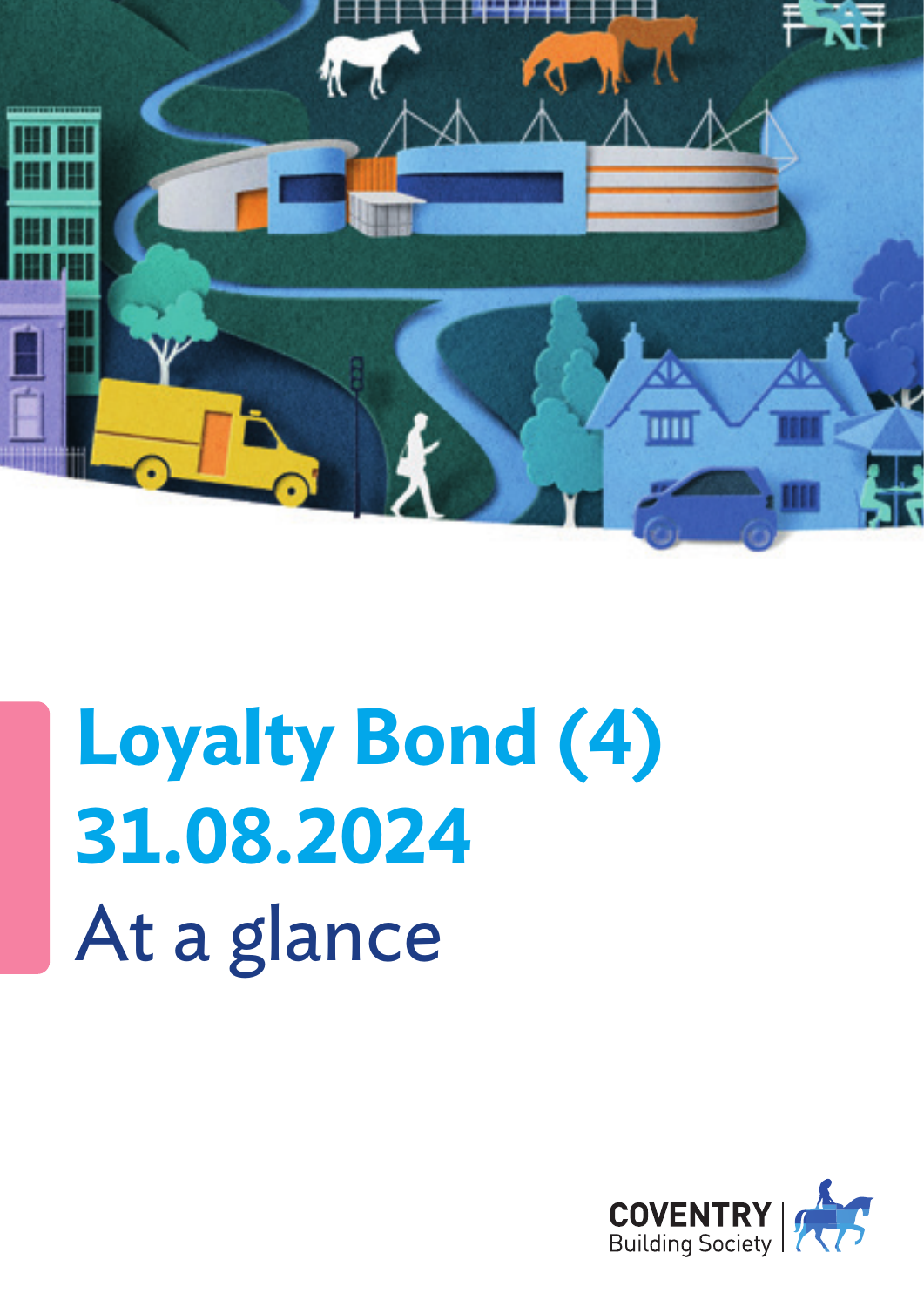This leaflet contains information about Loyalty Bond (4) 31.08.2024 to help you compare it with other accounts and decide whether it's right for you. Please read this carefully and then keep it safe for future reference.

#### **Loyalty Bond (4) 31.08.2024**

Our Loyalty Bond (4) is a reward account, designed to be our special way to say thank you to loyal customers who have been with us since 1 January 2022 or before. You can save up to £20,000 and, in exchange for putting away your savings until the end of August 2024, we'll pay you a fixed rate of interest, so you'll know exactly what you're earning.

There's more information in the table below to help you to understand if you're eligible for this loyalty account.



suitable account) at the end of 31 August or monthly (to another suitable account only),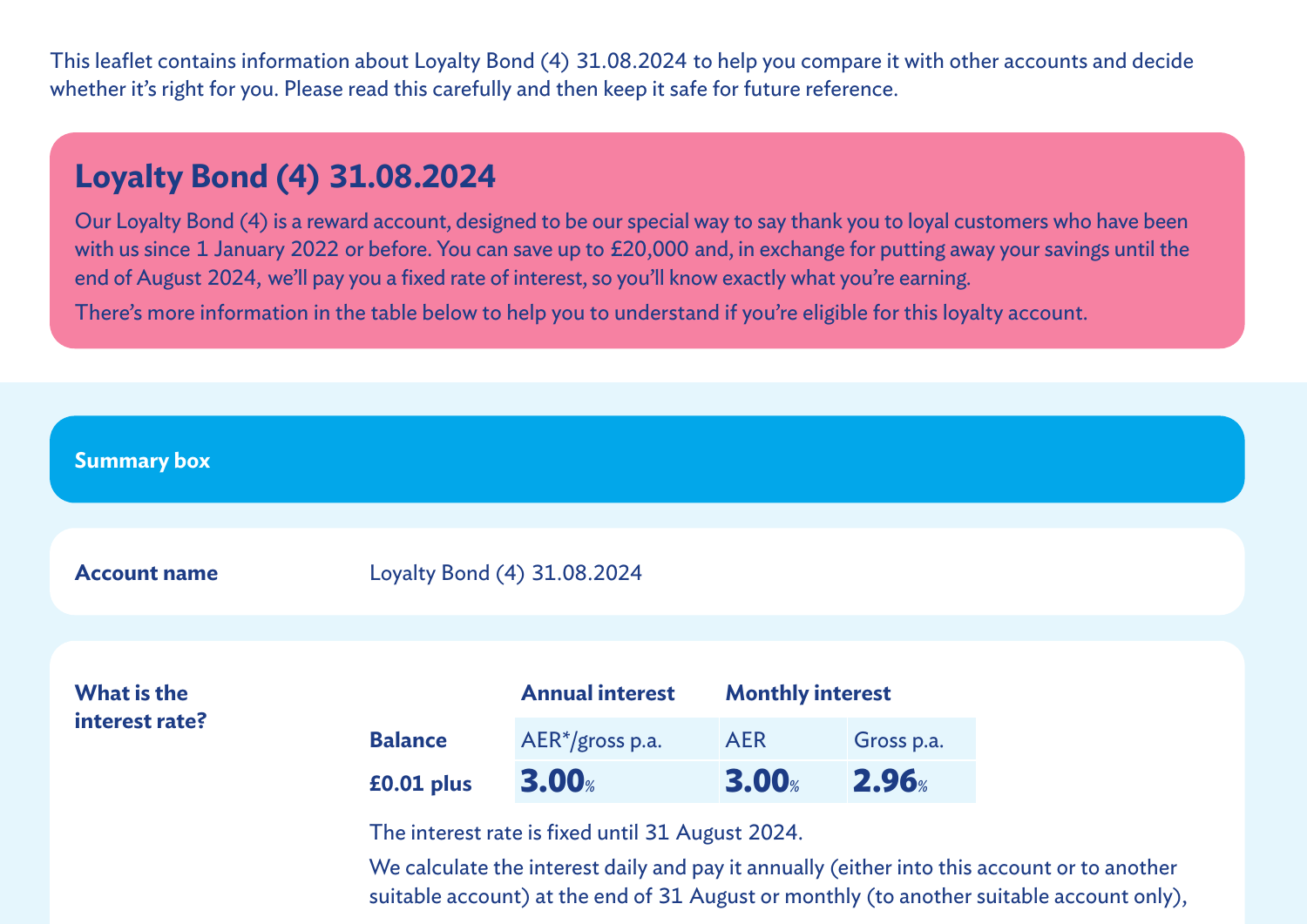at the end of the last day of each month.

| <b>Can Coventry Building</b><br>Society change the<br>interest rate?                              | The interest rate is <b>fixed</b> .<br>No matter what happens to interest rates generally, we won't change the rate until the<br>account matures at the end of 31 August 2024.                              |
|---------------------------------------------------------------------------------------------------|-------------------------------------------------------------------------------------------------------------------------------------------------------------------------------------------------------------|
| <b>What would the</b><br>estimated balance<br>be after 26 months<br>based on a £1,000<br>deposit? | £1,066.31                                                                                                                                                                                                   |
|                                                                                                   | This would be the balance after 26 months if £1,000 was paid in on 1 July 2022,<br>all interest was paid back into the account, and no money was taken out or paid in.                                      |
|                                                                                                   | This illustration is just an example to help you compare accounts. It does not take into<br>account any individual circumstances.                                                                           |
|                                                                                                   |                                                                                                                                                                                                             |
| How do I open<br>and manage<br>my account?                                                        | To be able to open this account, you'll need to have held or been linked to a savings<br>or mortgage account with Coventry Building Society, ITL or Godiva continuously since<br>1 January 2022 or earlier. |
|                                                                                                   | If you want to check if you're eligible, get in touch.                                                                                                                                                      |
|                                                                                                   | How to open and manage                                                                                                                                                                                      |
|                                                                                                   | • Visit thecoventry.co.uk                                                                                                                                                                                   |
|                                                                                                   | • Call 0800 121 8899                                                                                                                                                                                        |
|                                                                                                   | • By post                                                                                                                                                                                                   |
|                                                                                                   | • At a branch (please check opening hours on our website first)                                                                                                                                             |
|                                                                                                   | You'll need to visit a branch if you want to open a passbook version of this account.                                                                                                                       |

• You must be aged 16 or over to have a statement-based version of this account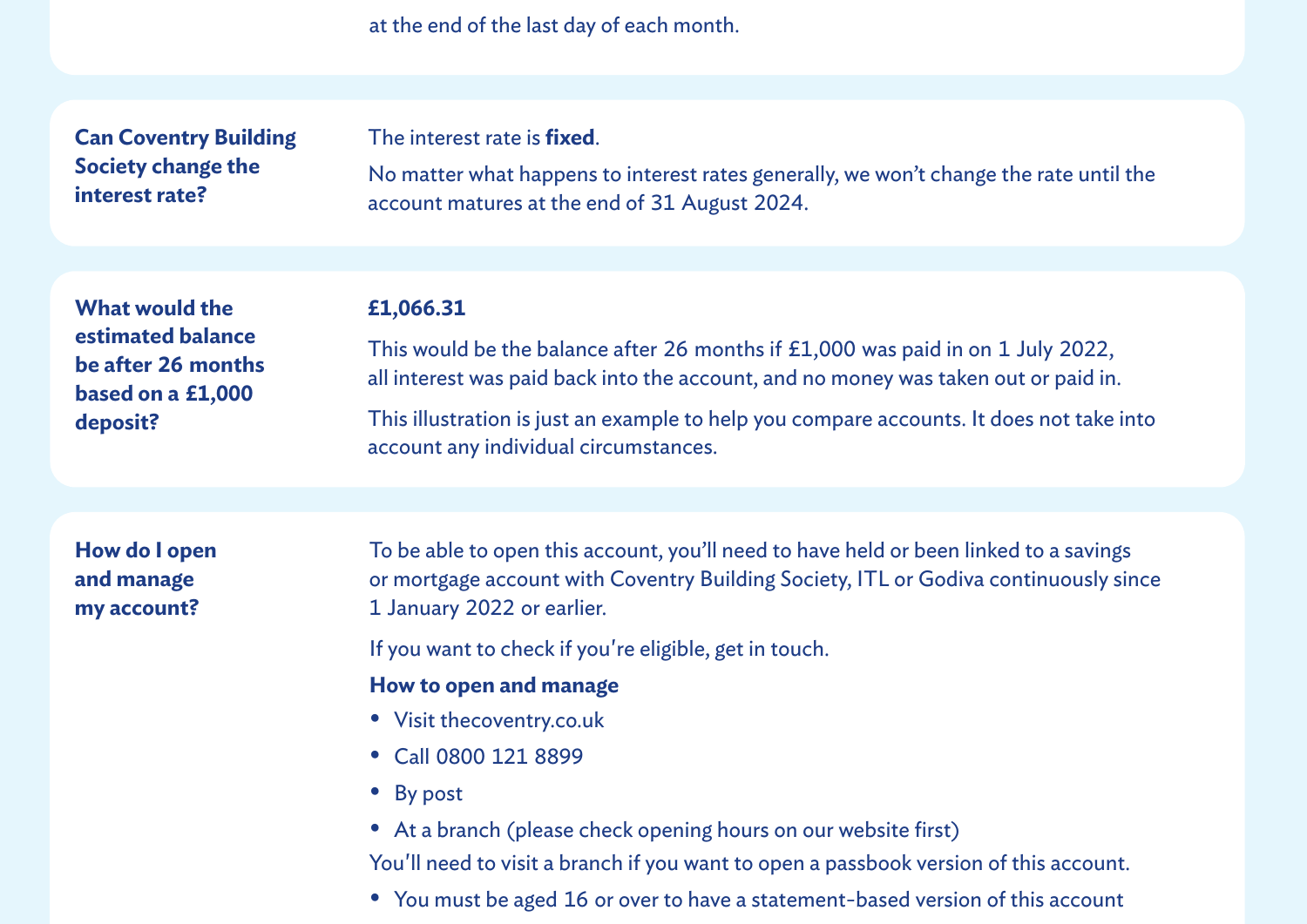#### **How to put money into your account**

#### **You have a limited time to pay in.**

You need to make sure we've received the money you're using to open the account, and any

other money you want to put in the account, either within 14 calendar days of your account being opened or while the account is open to new investors, whichever period is longer.

- Pay in cash or cheques in a branch (please check branch opening hours on our website first)
- Post us a cheque
- Set up transfers from an account with another bank or building society or another account with us. To do this you will need the last 8 digits of your account number and sort code 40-63-01
- The minimum balance is £1
- The maximum balance is £20,000.

After you've opened the account, we won't contact you to let you know when it closes to new investors. To find out if it's still available, please contact us.

**Can I withdraw money?**

This is a **no access** account. After the 14 day 'cooling off period' (see overleaf), you can't take out any money (including any interest paid into the account) or close the account before 31 August 2024.

#### **What happens when the bond's fixed period ends (matures)**

This Loyalty Bond (4) will mature at the end of 31 August 2024.

We'll write to you at least 14 days before the account matures with details of how you can re-invest your savings with us, or take out some or all of your money. There'll be a default option - another bond with us. The length of the fixed bond will either be shorter, the same or no more than six months longer than the duration of your current bond, and options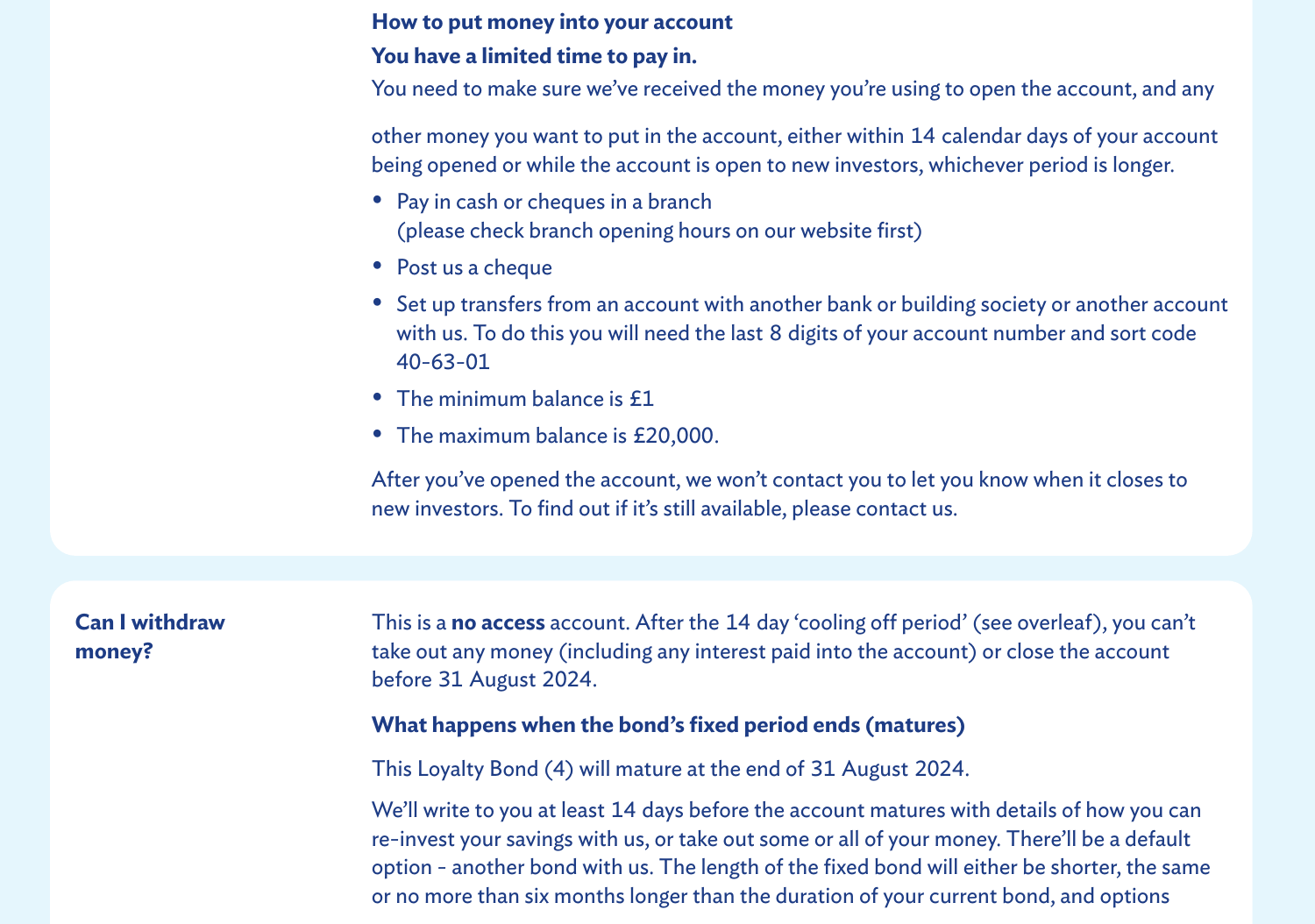to take money out will be no more restrictive than the options offered by your original account.

At maturity, the money in this account will be automatically re-invested into the default option unless you have asked us to do something else with it. However, you'll have the option to close your new bond, without being charged, within 21 days after the end of your fixed period.

| <b>Additional</b><br>information | We pay your interest gross. The gross rate is the interest payable before the deduction of tax.                                                                                                          |
|----------------------------------|----------------------------------------------------------------------------------------------------------------------------------------------------------------------------------------------------------|
|                                  | This is a limited issue account and you can only be named on one version of a<br>Loyalty Bond $(4)$ at a time - we will close any subsequent account $(s)$ that you open<br>and return the money to you. |
|                                  | *AER stands for Annual Equivalent Rate and illustrates what the interest rate would be if<br>interest was paid and added each year.                                                                      |

**For full details, please see the Specific Terms for Loyalty Bond (4) 31.08.2024 and our Saving Accounts Terms and Conditions.**

We can also send you this leaflet in large print, Braille or on audio CD. Call us on **0800 121 8899** and we'll be happy to help.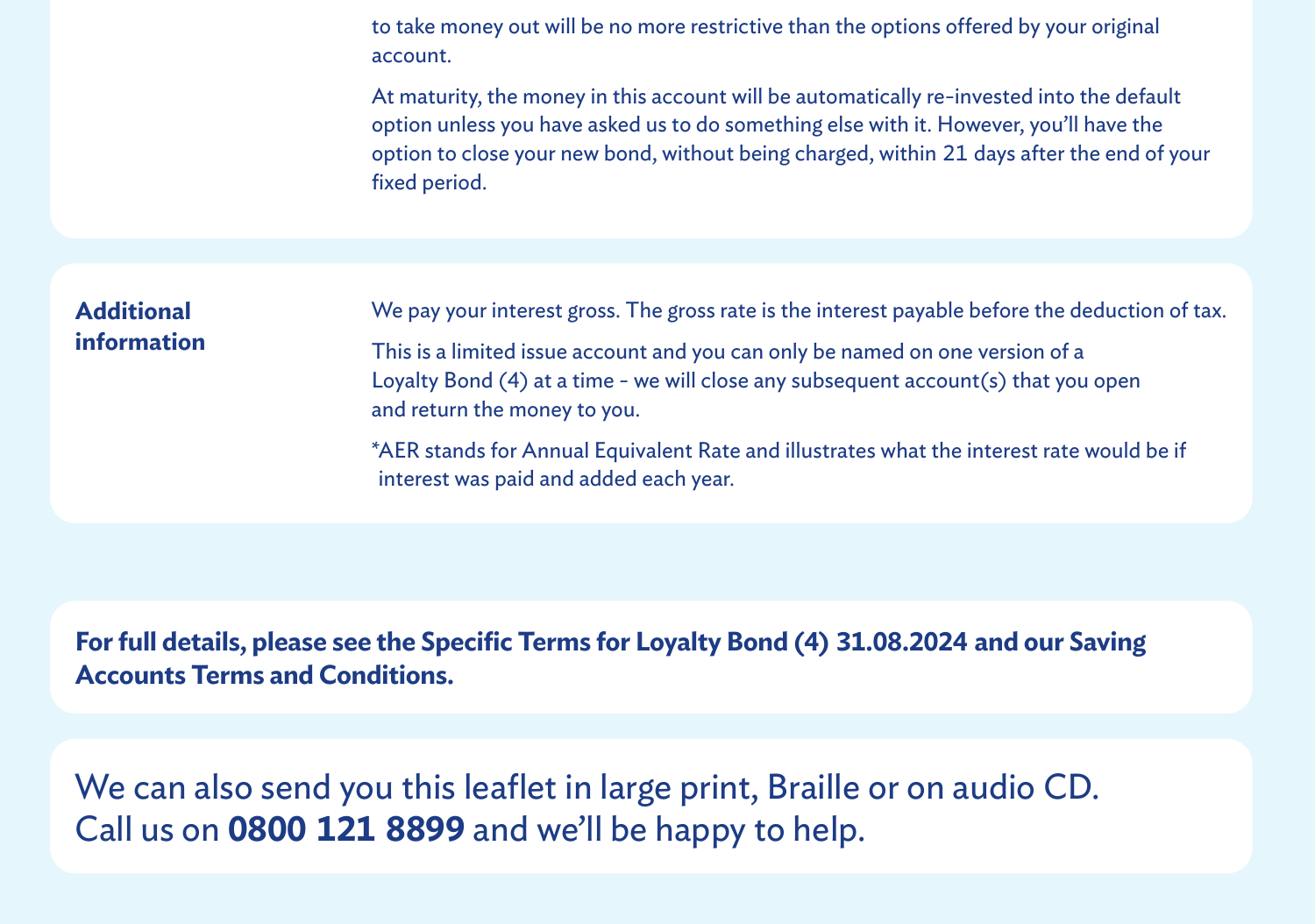#### **How to keep track of your account**

If you choose not to have a passbook, we'll issue you with a statement within a month of any money leaving your account. But don't worry, we'll never send you more than one statement a month.

If you choose to have a passbook and keep it updated, this will be your record of all transactions instead of a statement. If your passbook isn't updated, we'll issue you with a statement within a month of any money leaving your account.

You can receive your statements by post. Or, if you use Online Services, you can go paperless and we'll send you reminders to view your statements.

#### **If you change your mind**

You have a 14 day 'cooling off period' after you open this Loyalty Bond (4). If you wish, you may change your mind and take some money out, or close the bond within 14 days without notice, charge or loss of interest. To close the account, call us on 0800 121 8899 or write to us at: Oakfield House, PO Box 600, Binley, Coventry CV3 9YR.

#### **Not sure what to do?**

We're keen to help you make the right choice – have a chat with our specialists by calling 0800 121 8899. You can also find more information on our website: **thecoventry.co.uk**

## **If you're not happy with our service**

Please let us know. We take care to deal with problems quickly, thoroughly and fairly. You can ask us for a copy of our leaflet 'What to do if you have a complaint' which explains the steps we follow when someone reports a problem. If you're still not satisfied when we've finished our complaints procedure, you can take your complaint to the Financial Ombudsman Service. For more information about the Ombudsman Service, visit their website: **financial-ombudsman.org.uk**

#### **Your savings are protected**

Your eligible deposits held by a UK establishment of Coventry Building Society are protected up to a total of £85,000 by the Financial Services Compensation Scheme, the UK's deposit guarantee scheme.

Any deposits you hold above the limit are unlikely to be covered.

Please ask us for further information or visit **www.fscs.org.uk**

Protected

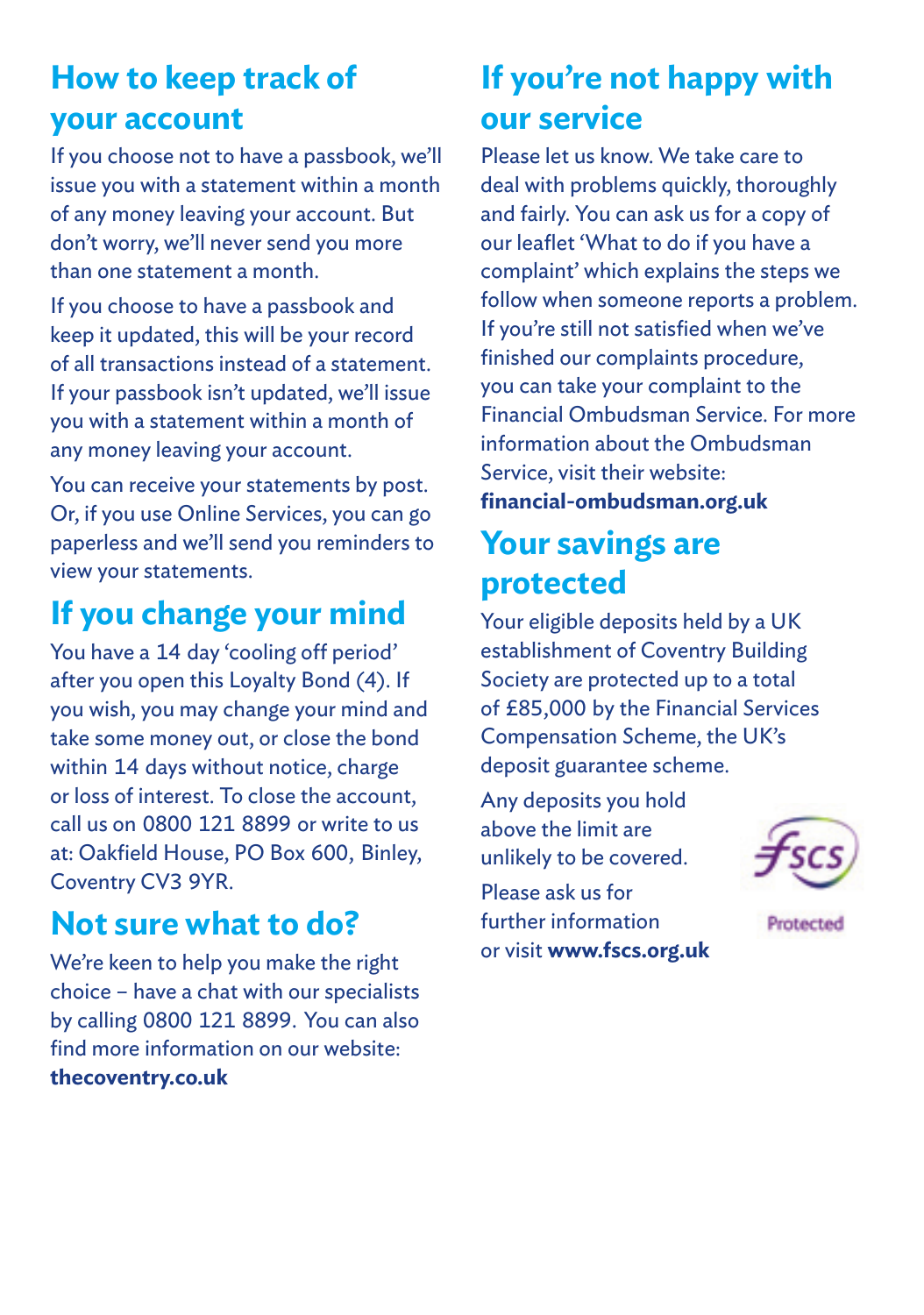## **Your savings are in expert hands**

## **Competitive rates and expert customer service**

From the little things to the life-changing, we make it all add up.

## **We're quick**

Phone and you'll speak to us in just under a minute.\*

#### **And open**

We show competitor's rates next to our own.

#### **And trusted**

More than two million people choose us.

\* In 2021 from June to December, our average call waiting time was 49 seconds.

> 2021 award **Fairer Finance** Gold Ribbon for Savings



2021 achievement **Which?**  Recommended Provider for Savings



2021 achievement **Fairer Finance** Clear and simple terms and conditions



na an n m

#### **It all adds up to something All together, better**